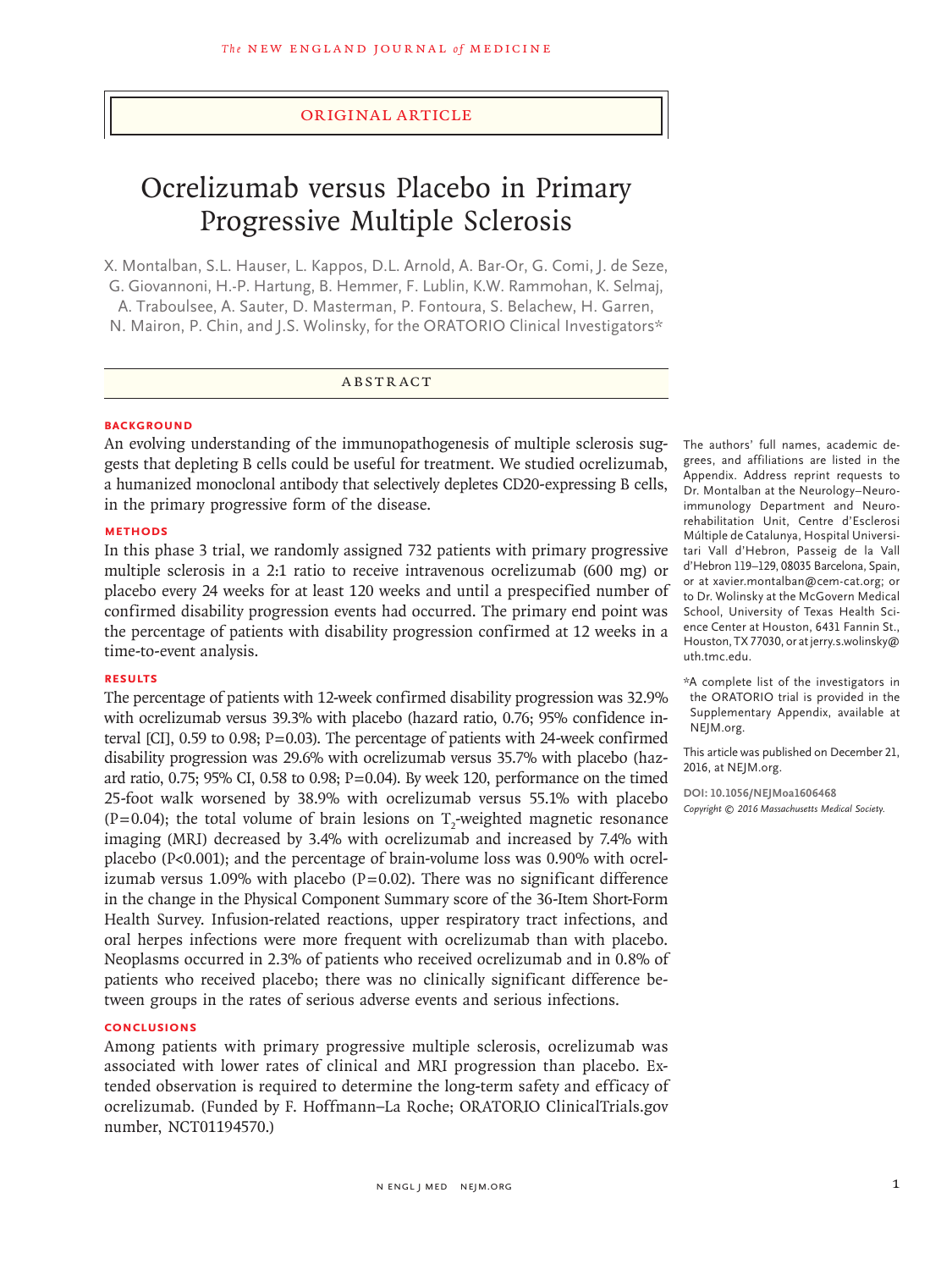**PRIMARY PROGRESSIVE MULTIPLE SCLE-**<br>
rosis accounts for 10 to 15% of the overall<br>
population with multiple sclerosis.<sup>1</sup> The<br>
course of this disease differs from those of rerimary progressive multiple sclerosis accounts for 10 to 15% of the overall population with multiple sclerosis.<sup>1</sup> The lapsing–remitting and secondary progressive forms of multiple sclerosis in that progression consists mainly of gradual worsening of neurologic disability from symptom onset, although relapses may occur.<sup>1</sup> Phase 3 trials in primary progressive multiple sclerosis have been unsuccessful,<sup>2-4</sup> and no disease-modifying treatments have been approved.

B cells contribute to the pathogenesis of multiple sclerosis, including the primary progressive form.5 Although the mechanisms of tissue injury in multiple sclerosis are uncertain, B cells may influence pathogenesis through antigen presen $tation, <sup>6</sup> automatically production, <sup>7,8</sup> or cytokine$ secretion.<sup>6</sup> B cells are present in meningeal inflammation, which is characteristic of chronic multiple sclerosis and may cause adjacent cortical demyelinating and neurodegenerative pathologic features.<sup>9,10</sup>CD20 is a cell-surface antigen found on pre-B cells and mature and memory B cells but not on the earliest B-cell precursors or on plasma cells.11-13 Ocrelizumab is a humanized monoclonal antibody that selectively depletes CD20-expressing B cells $14,15$  while preserving the capacity for B-cell reconstitution and preexisting humoral immunity.<sup>16,17</sup>

A previous phase 2–3 trial of the chimeric monoclonal anti-CD20 antibody rituximab (OLYMPUS trial) in primary progressive multiple sclerosis did not meet its primary efficacy end point, but a subgroup analysis showed delayed progression of disability in younger patients (<51 years of age) with evidence of increased inflammatory disease activity.<sup>3</sup> Those results provided the rationale and in part informed the trial design for this investigation of ocrelizumab in patients with primary progressive multiple sclerosis. Here, we report results from a phase 3, randomized, parallel-group, double-blind, placebo-controlled trial (ORATORIO) that investigated the efficacy and safety of ocrelizumab in patients with primary progressive multiple sclerosis.

#### Methods

## **Trial Oversight**

The sponsor, F. Hoffmann–La Roche, designed the trial in consultation with members of the ORATORIO trial steering committee. Data were

collected by the investigators and analyzed by the sponsor; the results were reviewed by the sponsor and steering committee. An independent data and safety monitoring committee reviewed safety data on an ongoing basis and provided guidance on trial continuation, modification, or termination. (See the trial oversight section in the Supplementary Appendix, available with the full text of this article at NEJM.org.) All authors participated in the writing of the manuscript and approved the draft that was submitted for publication. The first draft of the manuscript was written by the first and last authors, with medical writing assistance funded by the sponsor. The authors vouch for the accuracy and completeness of the data and data analyses and for the fidelity of the trial to the protocol (available at NEJM.org). The trial was conducted in accordance with the provisions of the International Conference on Harmonisation Guidelines for Good Clinical Practice<sup>18</sup> and the Declaration of Helsinki.<sup>19</sup>

# **Patients**

Key eligibility criteria were an age of 18 to 55 years, a diagnosis of primary progressive multiple sclerosis (according to the 2005 revised McDonald criteria),<sup>20</sup> a score on the Expanded Disability Status Scale (EDSS) of 3.0 to 6.5 at screening (range, 0 to 10.0, with higher scores indicating greater disability), $^{21}$  a score on the pyramidal functions component of the Functional Systems Scale of at least 2 (range, 0 to 6, with higher scores indicating greater disability), a duration of multiple sclerosis symptoms of less than 15 years in patients with an EDSS score of more than 5.0 at screening or less than 10 years in patients with an EDSS score of 5.0 or less at screening, and a documented history or the presence at screening of an elevated IgG index or at least one IgG oligoclonal band detected in the cerebrospinal fluid. Key exclusion criteria were a history of relapsing–remitting, secondary progressive, or progressive relapsing multiple sclerosis; contraindications to magnetic resonance imaging (MRI); contraindications to or unacceptable side effects from oral or intravenous glucocorticoids; and previous treatment with B-cell–targeted therapies and other immunosuppressive medications, as defined in the protocol.

# **Trial Design**

Patients were randomly assigned in a 2:1 ratio to receive 600 mg of ocrelizumab by intravenous infusion (administered as two 300-mg infusions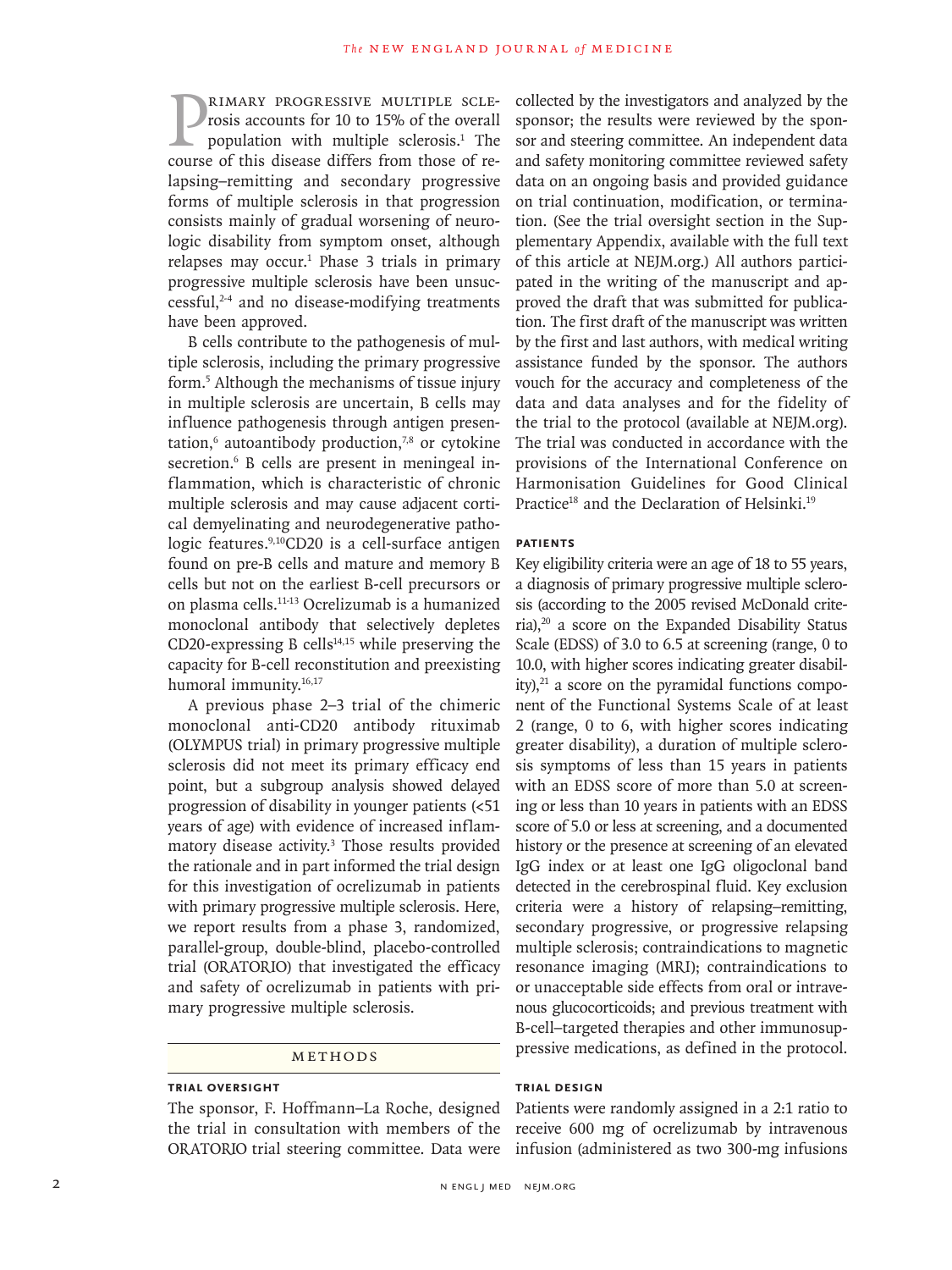14 days apart) or matching placebo every 24 weeks (Fig. S1 in the Supplementary Appendix). The trial was event-driven, such that double-blind treatment was administered for a minimum of five doses (120 weeks) until the occurrence in the trial cohort of approximately 253 events of disability progression that was confirmed for at least 12 weeks. Early enrollees in the trial received more than five double-blind doses, dependent on the time of enrollment and the number of confirmed disability progression events that had occurred (Table S1 in the Supplementary Appendix). All patients received intravenous methylprednisolone (100 mg) before infusion. Optional prophylaxis with analgesics or antipyretics and antihistamine was recommended before infusion, and adjustment of the infusion rate and symptomatic treatment during infusion were permitted to manage infusion-related reactions.

Randomization that was stratified according to geographic region and age was performed centrally by an independent interactive Web-response system. Each trial center had separate treating and examining investigators. An independent, trained investigator who was unaware of the trial-group assignments and was certified in administering the EDSS conducted the neurologic examination and scored the EDSS. EDSS assessment and data collection were captured with the use of a realtime, electronic tablet data-entry system. Multiple Sclerosis Functional Composite analysis was performed by the examining investigator or a qualified designee who was unaware of the trialgroup assignments. MRI scans were analyzed independently at a central MRI reading center by staff members who were unaware of the trialgroup assignments. (See the section on additional methodologic details in the Supplementary Appendix.)

Patients who completed the blinded treatment phase were eligible to enter the open-label extension phase of the trial, after the database lock and unblinding of trial results. Patients who discontinued prematurely or who did not wish to enter the open-label extension phase were included in the safety follow-up.

# **Trial End Points**

The primary end point was the percentage of patients with disability progression confirmed at 12 weeks in a time-to-event analysis, in which disability progression was defined as an increase in the EDSS of at least 1.0 point from baseline

that was sustained on subsequent visits for at least 12 weeks if the baseline score was 5.5 or less or an increase of at least 0.5 points that was sustained for at least 12 weeks if the baseline score was more than 5.5. If the primary end point reached a significance level of P<0.05, secondary end points were tested in the following hierarchical order as long as each preceding end point reached a significance level of P<0.05: the percentage of patients with disability progression confirmed at 24 weeks in a time-to-event analysis, change in performance on the timed 25-foot walk from baseline to week 120, change in the total volume of brain lesions on  $T_2$ -weighted MRI from baseline to week 120, change in brain volume from week 24 to week 120, and change in the Physical Component Summary score of the Medical Outcomes Study 36-Item Short-Form Health Survey (SF-36), version 2, from baseline to week 120 (range, 0 to 100, with higher scores indicating better physical-health–related quality of life. Drug safety and adverse events were also analyzed. There were 16 exploratory end points, including the time to onset of 12-week and 24-week confirmed composite disability progression (defined as the first confirmed occurrence of an increase in the EDSS score, an increase in the time to perform the timed 25-foot walk of ≥20%, or an increase in the time to complete the 9-hole peg test of ≥20%), time to a sustained increase of at least 20% in performance on the timed 25-foot walk, time to a sustained increase of at least 20% in the 9-hole peg test, total number of new or enlarging lesions on  $T_2$ -weighted images from baseline to week 120, and pharmacokinetics, immunogenicity, and pharmacodynamics of ocrelizumab.

#### **Statistical Analysis**

All efficacy end points were analyzed in the intention-to-treat population (all randomly assigned patients). The time to confirmed disability progression was analyzed with the use of a two-sided log-rank test for differences between the ocrelizumab and placebo groups that was stratified according to region (United States vs. rest of the world) and age (≤45 vs. >45 years) at baseline; a P value of less than 0.05 was considered to indicate statistical significance. Cox regression was used for estimation of hazard ratios. The sample size was based on an estimated rate of 12-week confirmed disability progression of 0.30 for the ocrelizumab group and 0.43 for the placebo group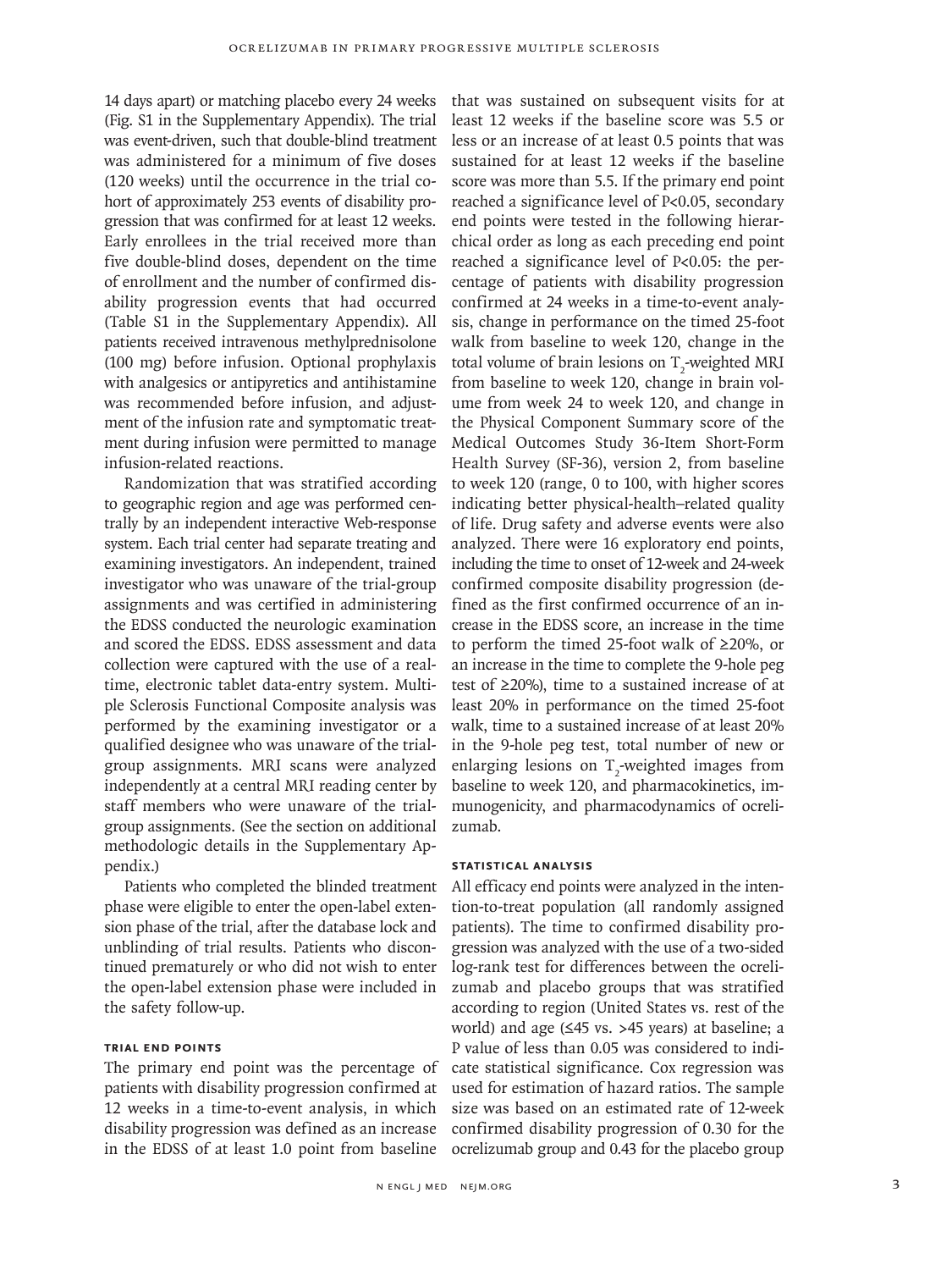over a period of 2 years (hazard ratio, 0.64). With a 2:1 ratio for randomization between the ocrelizumab and placebo groups, using a two-sided log-rank test, we calculated that a total sample of 630 patients would provide 80% statistical power to maintain a type I error rate of 0.01, assuming a dropout rate of approximately 20%. For the primary and first secondary efficacy end points (i.e., confirmed disability progression that was sustained for ≥12 weeks and ≥24 weeks, respectively), patients with missing data on the EDSS score at baseline were excluded from the analysis, and patients with an initial disability progression during the blinded treatment period who discontinued ocrelizumab or placebo early and did not have a subsequent visit with confirmatory measurement of the EDSS score were considered to have confirmed disability progression (Table S2 in the Supplementary Appendix). Hierarchical testing of each secondary efficacy end point was performed. (For details, see the Statistical Analysis section in the Supplementary Appendix.)

Data for the timed 25-foot walk and the volume of lesions on  $T_2$ -weighted images often are not normally distributed, with potentially extreme outlier values. Therefore, the use of the ranked analysis of covariance (ANCOVA) method was prespecified to perform robust hypothesis testing. Missing values were imputed by means of the last-observation-carried-forward method. To provide estimates of expected change from baseline and treatment effect, we used a mixed-effect model repeated measure (MMRM) approach that was based on log-transformed data. Log transformation was predicted to approximately normalize data on the basis of experience from phase 3 studies of relapsing multiple sclerosis and from assessment of the distributions for timed 25-foot walk and the volume of lesions on  $T_2$ -weighted images within the blinded ORATORIO data. For brain volume, P values and estimates were based on MMRM analysis of percent change from baseline. Ranked ANCOVA and MMRM analyses were adjusted for baseline values, geographic region, and age.

# **RESULTS**

## **Patients**

From March 3, 2011, through December 27, 2012, a total of 732 patients underwent randomization (intention-to-treat population); 488 were assigned to receive ocrelizumab and 244 to receive placebo. Baseline demographic and disease characteristics were balanced between the trial groups (Table 1). A total of 402 patients (82%) who were assigned to ocrelizumab and 174 (71%) assigned to placebo reached 120 weeks in the trial. A total of 549 patients (387 [79%] assigned to ocrelizumab and 162 [66%] assigned to placebo) were still receiving the blinded trial agent when the prespecified number of primary-outcome events was attained to designate the clinical cutoff date for the double-blind phase of the trial (Fig. S2 in the Supplementary Appendix). The median trial duration was 2.9 years in the ocrelizumab group and 2.8 years in the placebo group.

# **Efficacy**

# *Clinical End Points*

The percentage of patients with 12-week confirmed disability progression (primary end point) was 32.9% with ocrelizumab versus 39.3% with placebo (hazard ratio, 0.76; 95% confidence interval [CI], 0.59 to 0.98; relative risk reduction,  $24\%$ ; P=0.03) (Table 2 and Fig. 1A). The percentage of patients with 24-week confirmed disability progression (first secondary end point in the analysis hierarchy) was 29.6% with ocrelizumab and 35.7% with placebo (hazard ratio, 0.75; 95% CI, 0.58 to 0.98; relative risk reduction, 25%; P=0.04) (Table 2 and Fig. 1B). The mean change from baseline to week 120 in performance on the timed 25-foot walk (second secondary end point) was 38.9% with ocrelizumab versus 55.1% with placebo (relative reduction with ocrelizumab, 29.3%; 95% CI, –1.6 to 51.5; P=0.04) (Table 2). There was no significant between-group difference in the change in the SF-36 Physical Component Summary score from baseline to week 120 (fifth secondary end point; adjusted mean change, –0.7 with ocrelizumab and –1.1 with placebo;  $P=0.60$  (Table 2).

The results of sensitivity analyses of the primary end point and first secondary end point that evaluated the influence of physician-reported clinical relapses or protocol-defined relapses on disability-progression data were consistent with the primary results, as were the results of sensitivity analyses that used alternative imputation approaches for patients with initial disability progression (Tables S4 and S10 in the Supplementary Appendix). The result of a subgroup analysis of efficacy end points in patients with and without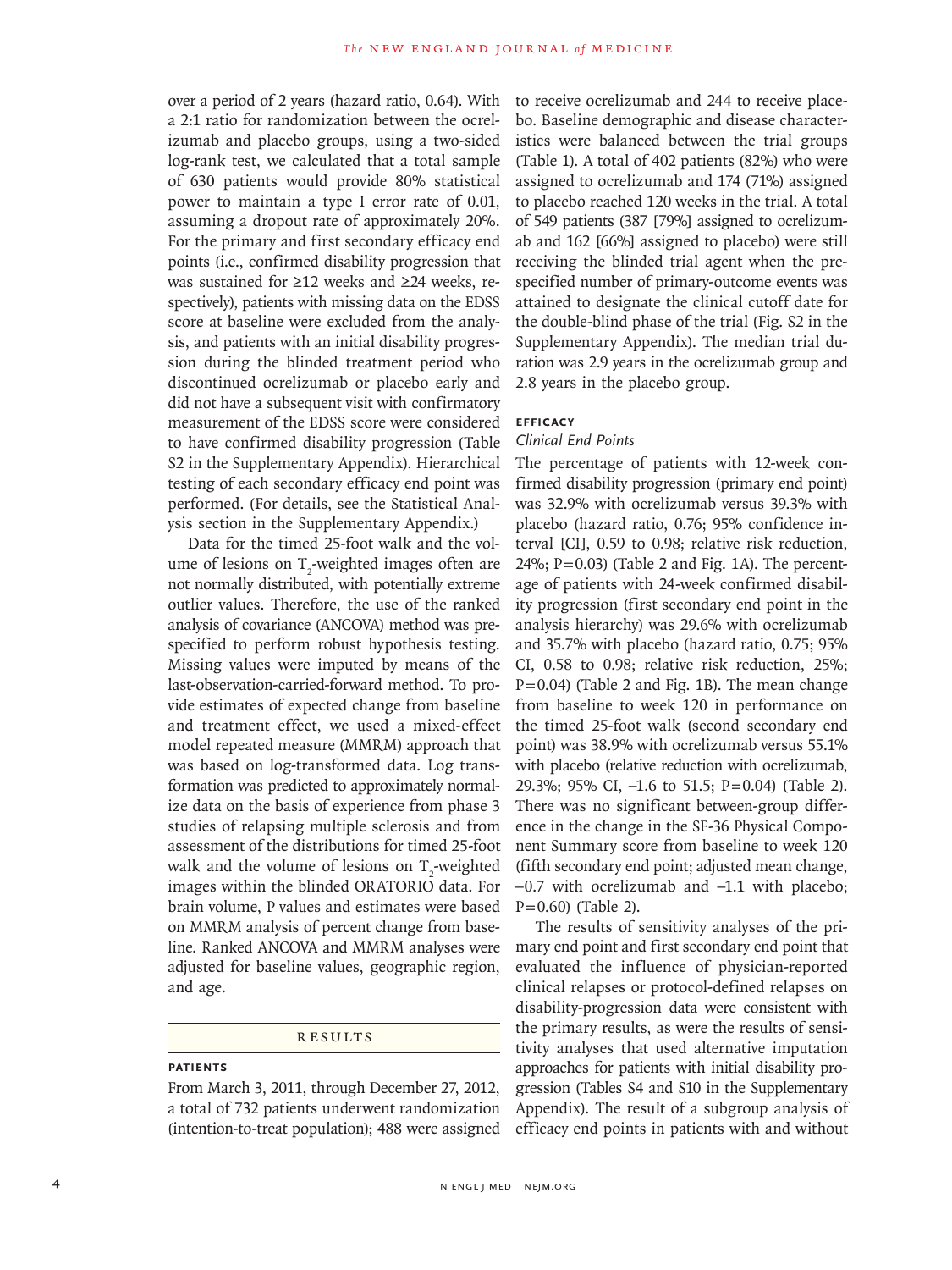| Table 1. Baseline Demographic and Disease Characteristics (Intention-to-Treat Population).* |                            |                        |  |
|---------------------------------------------------------------------------------------------|----------------------------|------------------------|--|
| Characteristic                                                                              | Ocrelizumab<br>$(N = 488)$ | Placebo<br>$(N = 244)$ |  |
| $Age - yr$                                                                                  |                            |                        |  |
| Mean                                                                                        | $44.7 + 7.9$               | $44.4 + 8.3$           |  |
| Median (range)                                                                              | $46.0(20 - 56)$            | $46.0(18-56)$          |  |
| Female sex - no. (%)                                                                        | 237 (48.6)                 | 124 (50.8)             |  |
| Time since onset of MS symptoms - yr <sup>+</sup>                                           |                            |                        |  |
| Mean                                                                                        | $6.7 + 4.0$                | $6.1 + 3.6$            |  |
| Median (range)                                                                              | $6.0(1.1-32.9)$            | $5.5(0.9-23.8)$        |  |
| Time since diagnosis of PPMS - yrt                                                          |                            |                        |  |
| Mean                                                                                        | $2.9 + 3.2$                | $2.8 + 3.3$            |  |
| Median (range)                                                                              | $1.6(0.1-16.8)$            | 1.3 $(0.1 - 23.8)$     |  |
| No previous use of disease-modifying therapy - no. $(\%)$                                   | 433 (88.7)                 | 214(87.7)              |  |
| Score on EDSS                                                                               |                            |                        |  |
| Mean                                                                                        | $4.7 + 1.2$                | $4.7 + 1.2$            |  |
| Median (range)                                                                              | $4.5(2.5 - 7.0)$           | $4.5(2.5-6.5)$         |  |
| Gadolinium-enhancing lesions on $T_1$ -weighted images<br>$-$ no./total no. (%)             |                            |                        |  |
| Yes                                                                                         | 133/484 (27.5)             | 60/243 (24.7)          |  |
| <b>No</b>                                                                                   | 351/484 (72.5)             | 183/243 (75.3)         |  |
| No. of lesions on T <sub>2</sub> -weighted images**                                         |                            |                        |  |
| Mean                                                                                        | $48.7 + 38.2$              | $48.2 + 39.3$          |  |
| Median (range)                                                                              | 42.0 (0-249.0)             | 43.0 (0-208.0)         |  |
| Total volume of lesions on $T_2$ -weighted images — cm <sup>3</sup> **                      |                            |                        |  |
| Mean                                                                                        | $12.7 + 15.1$              | $10.9 + 13.0$          |  |
| Median (range)                                                                              | $7.3(0-90.3)$              | $6.2(0-81.1)$          |  |
| Normalized brain volume - cm <sup>3</sup> ††                                                |                            |                        |  |
| Mean                                                                                        | $1462.9 \pm 84.0$          | $1469.9 \pm 88.7$      |  |
| Median (range)                                                                              | 1462.2 (1214.3-1711.1)     | 1464.5 (1216.3-1701.7) |  |

\* Plus–minus values are means ±SD. Patients were stratified according to geographic region (United States vs. rest of the world) and age (≤45 vs. >45 years). MS denotes multiple sclerosis, and PPMS primary progressive MS.

† Data were not available for 14 patients in the ocrelizumab group and 7 patients in the placebo group.

 $\dot{\mathbf{r}}$  Data were not available for 2 patients in the ocrelizumab group and 1 patient in the placebo group.

§ Shown are data for patients with no use of disease-modifying therapy in the 2 years before trial entry.

¶ Scores on the Expanded Disability Status Scale (EDSS) range from 0 to 10, with higher scores indicating greater disability. Data were not available for 1 patient in the ocrelizumab group.

A breakdown of the categorical numbers of gadolinium-enhancing lesions on  $T_1$ -weighted images is provided in Table S7 in the Supplementary Appendix.

\*\* Data were not available for 2 patients in the ocrelizumab group and 1 patient in the placebo group.

†† The analysis was performed with the use of SIENA/X.22 Data were not available for 6 patients in the ocrelizumab

group and 1 patient in the placebo group.

images at baseline was directionally consistent a potential treatment-effect–modifying factor rewith the findings in the overall trial population. mains to be further elucidated. The trial was not powered to show between-group the Supplementary Appendix). Whether signs of S3 and Figs. S3 and S4 in the Supplementary

gadolinium-enhancing lesions on T<sub>1</sub>-weighted active inflammation at baseline might represent

differences among these subgroups (Table S5 in ing on the primary analysis were analyzed (Table Several exploratory end points with direct bear-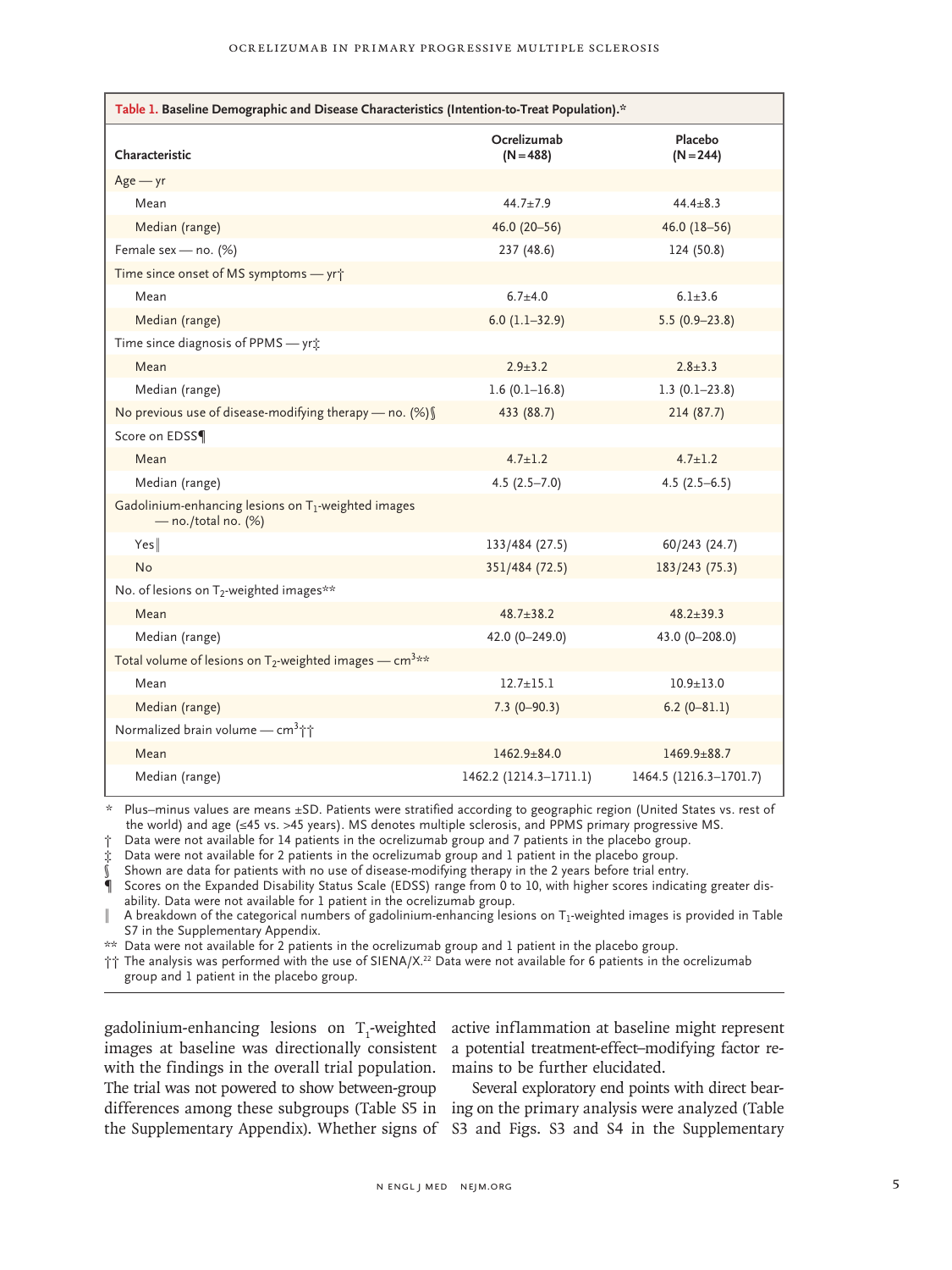| Table 2. Primary and Secondary End Points, According to Hierarchical Order in the Statistical Analysis (Intention-to-Treat Population)."                                                                                                                                                                                                                                                                                                                                                                                                                                                                                                                                                                                                                                                                                                                                                                                                                                                                |                                |                              |                                                                                                                                     |         |
|---------------------------------------------------------------------------------------------------------------------------------------------------------------------------------------------------------------------------------------------------------------------------------------------------------------------------------------------------------------------------------------------------------------------------------------------------------------------------------------------------------------------------------------------------------------------------------------------------------------------------------------------------------------------------------------------------------------------------------------------------------------------------------------------------------------------------------------------------------------------------------------------------------------------------------------------------------------------------------------------------------|--------------------------------|------------------------------|-------------------------------------------------------------------------------------------------------------------------------------|---------|
| <b>End Point</b>                                                                                                                                                                                                                                                                                                                                                                                                                                                                                                                                                                                                                                                                                                                                                                                                                                                                                                                                                                                        | Ocrelizumab<br>$(N = 488)$     | $(N=244)$<br>Placebo         | Hazard Ratio or Relative<br><b>Difference</b><br>(95% Cl);                                                                          | P Value |
| Confirmed disability progression for 212 wk: primary end point - no./total<br>no. (%) :                                                                                                                                                                                                                                                                                                                                                                                                                                                                                                                                                                                                                                                                                                                                                                                                                                                                                                                 | 160/487 (32.9)                 | 96/244 (39.3)                | 0.76(0.59 to 0.98)                                                                                                                  | 0.03    |
| Secondary clinical end points                                                                                                                                                                                                                                                                                                                                                                                                                                                                                                                                                                                                                                                                                                                                                                                                                                                                                                                                                                           |                                |                              |                                                                                                                                     |         |
| Confirmed disability progression for $\simeq$ 24 wk — no./total no. (%) $\ddot{\tau}$                                                                                                                                                                                                                                                                                                                                                                                                                                                                                                                                                                                                                                                                                                                                                                                                                                                                                                                   | 144/487 (29.6)                 | 87/244 (35.7)                | 0.75(0.58 to 0.98)                                                                                                                  | 0.04    |
| Mean percent change in performance on timed 25-ft walk from baseline to<br>wk 120                                                                                                                                                                                                                                                                                                                                                                                                                                                                                                                                                                                                                                                                                                                                                                                                                                                                                                                       | 38.9                           | 55.1                         | $29.3$ (-1.6 to 51.5)                                                                                                               | 0.04    |
| Secondary MRI end points                                                                                                                                                                                                                                                                                                                                                                                                                                                                                                                                                                                                                                                                                                                                                                                                                                                                                                                                                                                |                                |                              |                                                                                                                                     |         |
| Adjusted geometric mean percent change in total volume of lesions on<br>$T_2$ -weighted images from baseline to wk 120 (95% CI)                                                                                                                                                                                                                                                                                                                                                                                                                                                                                                                                                                                                                                                                                                                                                                                                                                                                         | $-3.37$ ( $-4.99$ to $-1.72$ ) | 7.43 (4.97 to 9.94)          | 0.90(0.88 to 0.92)                                                                                                                  | 0.001   |
| Mean percent change in brain volume from wk 24 to 120 (95% CI)**                                                                                                                                                                                                                                                                                                                                                                                                                                                                                                                                                                                                                                                                                                                                                                                                                                                                                                                                        | $-0.90$ $(-1.00$ to $-0.80)$   | $-1.09$ $(-1.24$ to $-0.95)$ | 17.5 (3.2 to 29.3)                                                                                                                  | 0.02    |
| baseline to wk 120: secondary patient-reported end point (95% CI) $\uparrow\uparrow$<br>Adjusted mean change in SF-36 Physical Component Summary score from                                                                                                                                                                                                                                                                                                                                                                                                                                                                                                                                                                                                                                                                                                                                                                                                                                             | $-0.73$ $(-1.66$ to $0.19)$    | $-1.11$ $(-2.39$ to 0.18)    | $0.38 (-1.05 to 1.80)$                                                                                                              | 0.60    |
| ences are indicated in the corresponding footnotes for those end points.<br>Values other than hazard ratios or relative differ<br>One patient in the ocrelizumab group was exclu<br>CI denotes confidence interval.<br>∗                                                                                                                                                                                                                                                                                                                                                                                                                                                                                                                                                                                                                                                                                                                                                                                |                                |                              | uded from the analysis owing to missing data on the EDSS score at baseline. The P value was calculated with the use of the log-rank |         |
| The P value was calculated with the use of a ranked analysis of covariance (ANCOVA) at the 120-week visit, with adjustment for the baseline performance on the timed 25-ft walk,<br>geographic region, and age and with missing values imputed by last observation carried forward. Point estimates and 95% confidence intervals were calculated with the use of a<br>mixed-effect model repeated measure (MMRM)                                                                                                                                                                                                                                                                                                                                                                                                                                                                                                                                                                                        |                                |                              | analysis of log-transformed data, with adjustment for the baseline performance on the timed 25-ft walk, geographic region, and age. |         |
| ANCOVA at the 120-week visit, with adjustment for baseline volume of lesions on T3-weighted images, geographic region, and age and with missing values imputed by last observa-<br>Shown is the percent reduction relative to placebo.<br>The between-group difference for this end point                                                                                                                                                                                                                                                                                                                                                                                                                                                                                                                                                                                                                                                                                                               |                                |                              | i is the ratio of the adjusted geometric mean for ocrelizumab versus placebo. The P value was calculated with the use of a ranked   |         |
| in The between group difference for this end point is the numerical difference in adjusted means. Scores on the Physical Component Summary of the Medical Outcomes Study 36-Item (1980), 1986, 1987 (1988), 1988, 1988, 1988,<br>tion carried forward. Point estimates and 95% confidence intervals were calculated with the use of an MMRM analysis of log-transformed data, with adjustment for baseline volume<br>Short-Form Health Survey (SF-36), version 2, range from 0 to 100, with higher scores indicating better physical-health-related quality of life. The P value was calculated with the use<br>The P value was calculated with the use of an MMRM approach at the 120-week visit, with adjustment for week 24 brain volume, geographic region, and age.<br>of an MMRM approach at the 120-week visit, with adjustment for baseline SF-36 Physical Component Summary score, geographic region, and age.<br>egion, and age.<br>of lesions on T2-weighted images, geographic re<br>.<br>装 |                                |                              |                                                                                                                                     |         |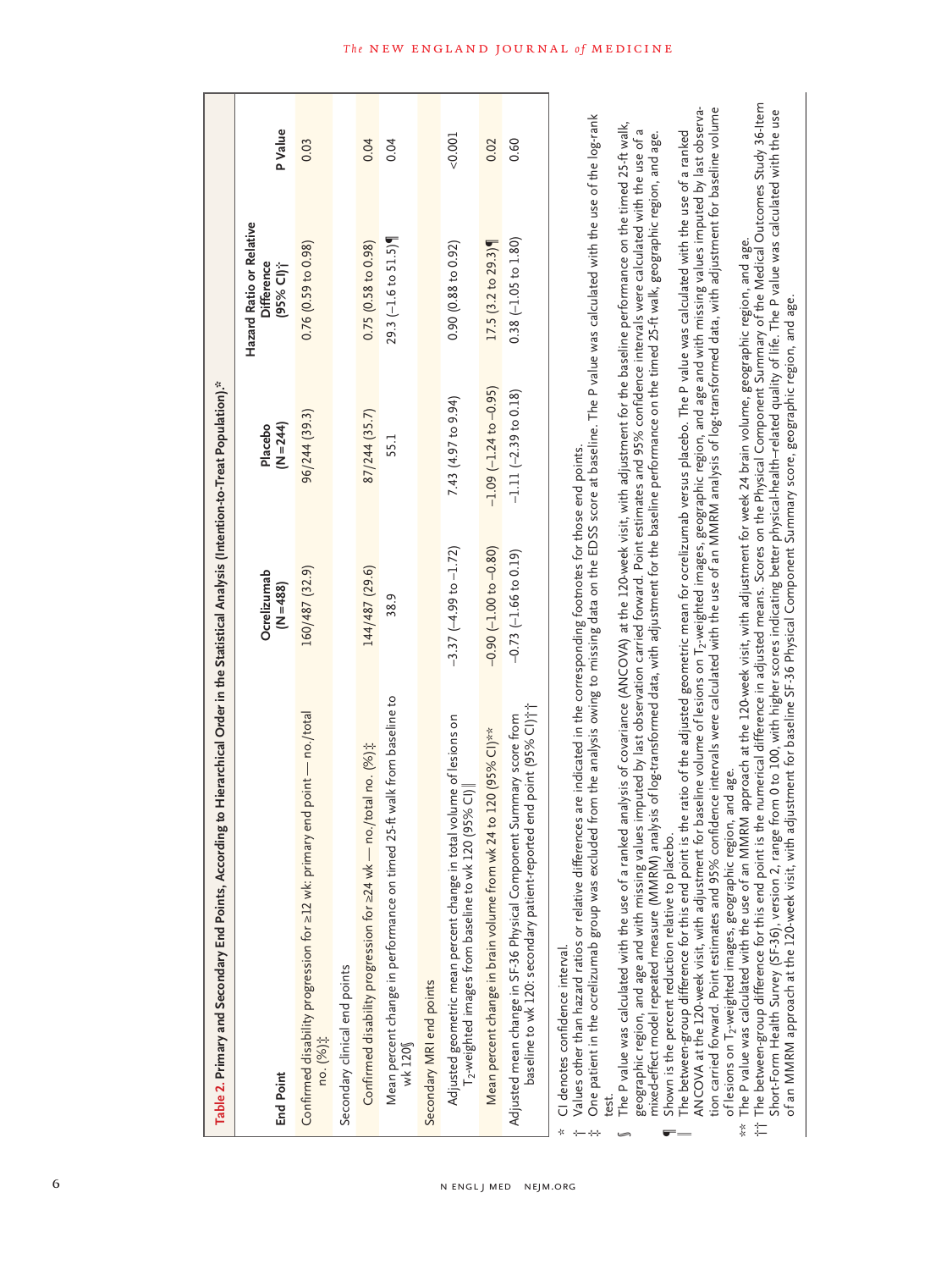

#### **Figure 1. Primary and Key Secondary Clinical Outcomes (Intention-to-Treat Population).**

Panel A (primary end point) and Panel B (first secondary end point) show the cumulative probability of clinical disability progression (as defined by an increase in the score on the Expanded Disability Status Scale) that was confirmed after at least 12 weeks and at least 24 weeks, respectively, in time-to-event analyses. P values were calculated with the use of the log-rank test.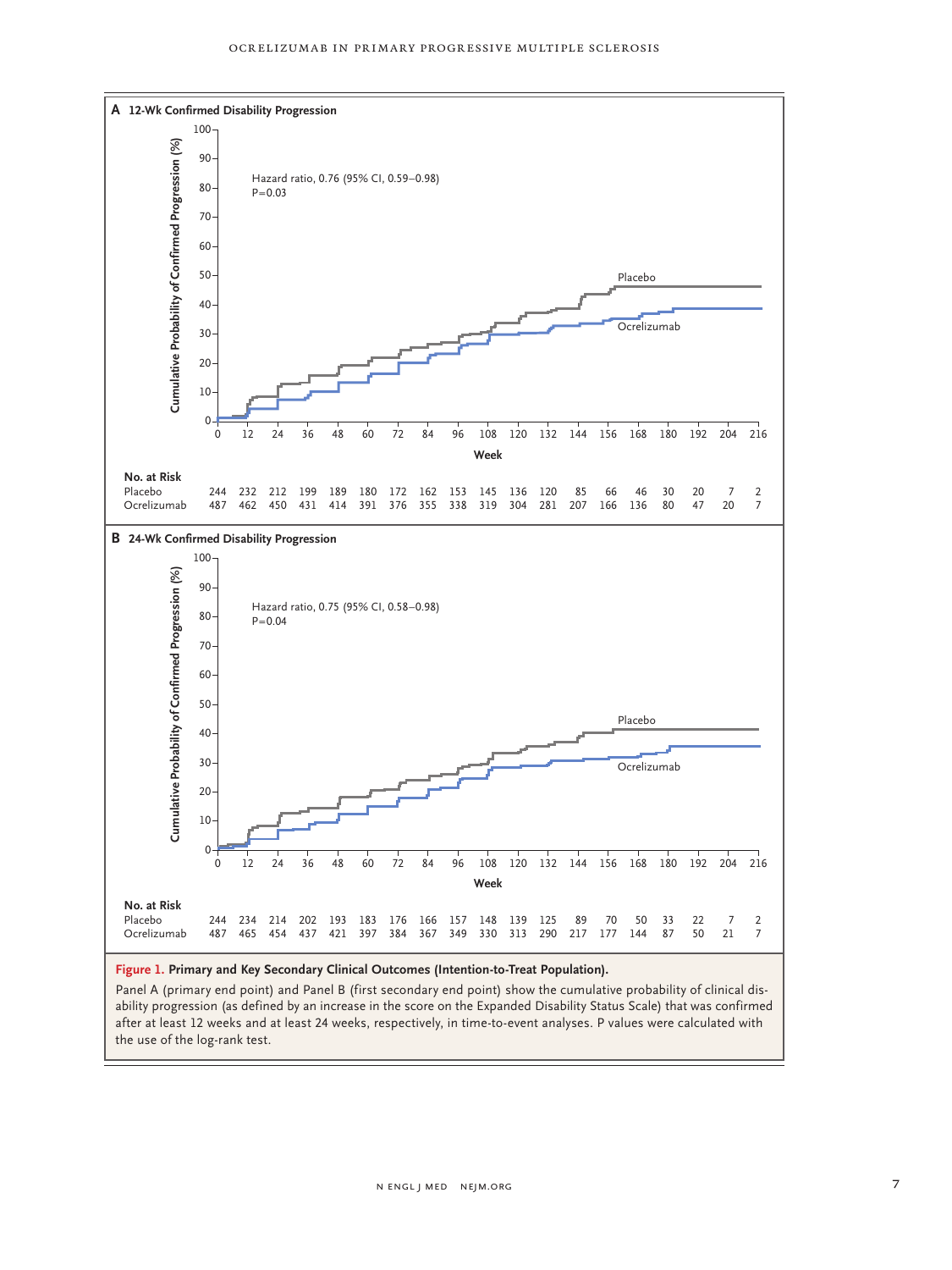

#### **Figure 2. MRI End Points (Intention-to-Treat Population).**

Panel A shows the percent change in the total volume of brain lesions on T2-weighted MRI from baseline to week 120 (third secondary end point). The P value was calculated with the use of a ranked analysis of covariance. Panel B shows the percent change on MRI scans in brain volume from week 24 to week 120 (fourth secondary end point). The P value was calculated with the use of a mixed-effect model repeated measure (MMRM)

> Appendix). The prespecified exploratory analysis of 12-week and 24-week confirmed composite disability progression and its components significantly favored ocrelizumab.

# *Brain MRI End Points*

The total volume of hyperintense lesions on  $T_2$ weighted images from baseline to week 120 (third secondary end point) decreased with ocrelizumab and increased with placebo (mean percent change, −3.4 vs. 7.4; P<0.001) (Table 2 and Fig. 2A). The adjusted mean percent change in brain volume from week 24 to week 120 (fourth secondary end point) was lower with ocrelizumab than with placebo  $(-0.90 \text{ vs. } -1.09, \text{ P}=0.02)$  (Table 2 and Fig. 2B). The adjusted mean number of new or enlarging hyperintense lesions on  $T_2$ -weighted images from baseline to week 120 (exploratory end point) was lower with ocrelizumab than with placebo (0.31 vs. 3.88, P<0.001) (Table S3 in the Supplementary Appendix).

#### **Safety**

# *Adverse Events*

A total of 725 patients (486 in the ocrelizumab group and 239 in the placebo group) received at least one dose of a trial agent and were included in the safety analysis population. The percentage of patients who had at least one adverse event was 95.1% with ocrelizumab and 90.0% with placebo. Serious adverse events were reported among 20.4% of those who received ocrelizumab and 22.2% of those who received placebo (Table 3). Overall, the rates of adverse events per 100 patient-years did not differ significantly between the ocrelizumab group and the placebo group (260.5 [95% CI, 252.2 to 269.1] and 267.0 [95% CI, 254.7 to 279.8], respectively), with no increase over time or with subsequent doses. Adverse events that led to discontinuation of the trial agent occurred among 4.1% of patients who received ocrelizumab and 3.3% of patients who received placebo.

The most frequently reported adverse event among ocrelizumab-treated patients was infusionrelated reaction: 39.9% of those who received ocrelizumab reported at least one infusion-related reaction as compared with 25.5% of those who received placebo. More patients in the ocrelizumab group than in the placebo group had adverse events leading to modification of the infusion rate or interruption of infusions (9.7% vs. 5.0%). Two patients (0.4%) withdrew from ocrelizumab treatment because of infusion-related reactions. Infusion-related reactions decreased in both rate and severity with subsequent administration; none were fatal or life-threatening (Fig. S5 in the Supplementary Appendix). The percentage of patients who reported upper respiratory tract infections was higher in the ocrelizumab group than in the placebo group (10.9% vs. 5.9%). Overall, five deaths were reported: four (0.8%) in the ocrelizumab group owing to pulmonary embolism, pneumonia, pancreatic carcinoma, and aspiration pneumonia and one (0.4%) in the placebo group owing to a road-traffic accident.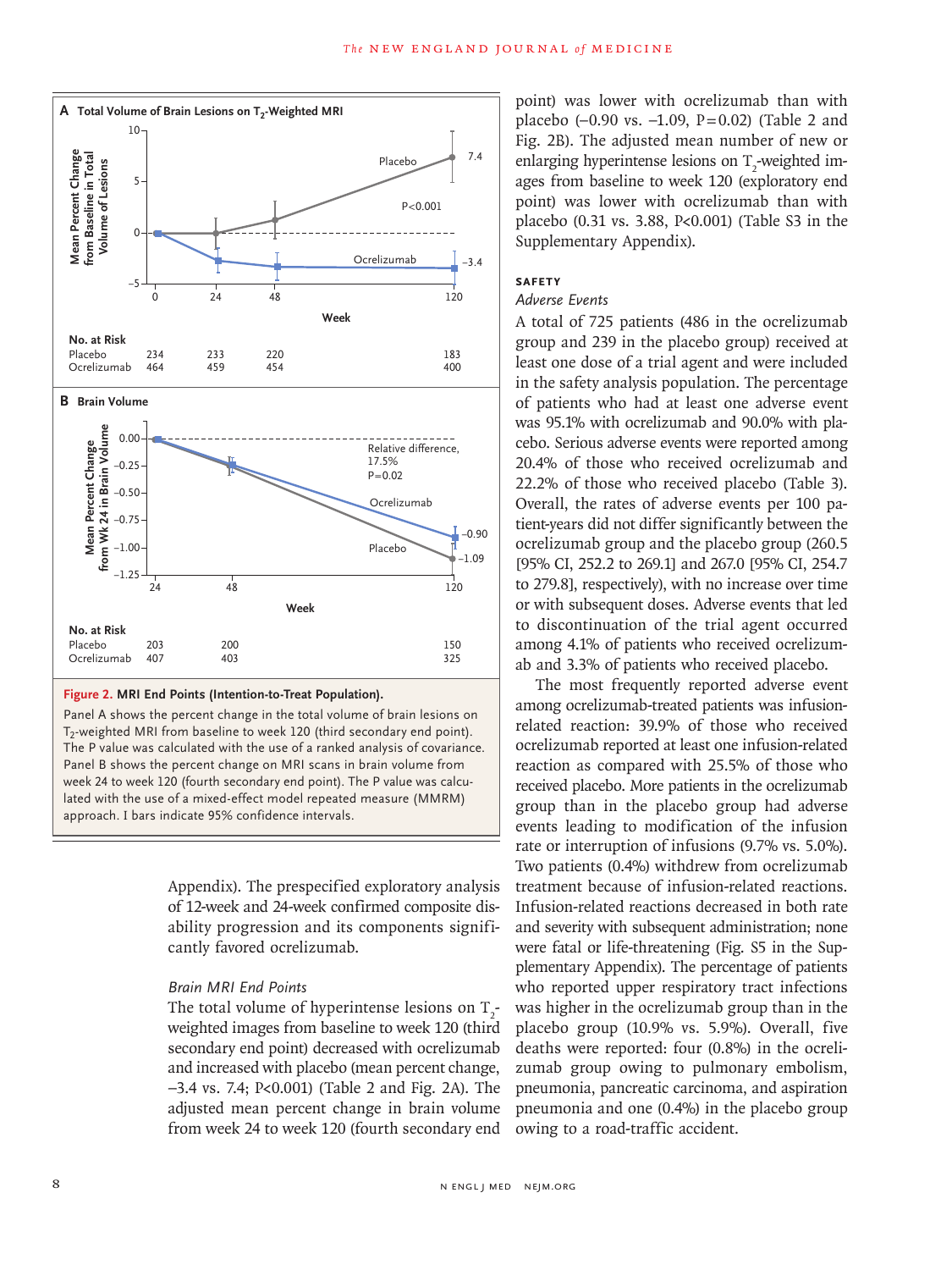| Table 3. Adverse Events (Safety Population).*                                        |                            |                        |
|--------------------------------------------------------------------------------------|----------------------------|------------------------|
| Event                                                                                | Ocrelizumab<br>$(N = 486)$ | Placebo<br>$(N = 239)$ |
| Any adverse event - no. of patients (%) +                                            | 462 (95.1)                 | 215 (90.0)             |
| Adverse event leading to discontinuation of trial agent<br>$-$ no. of patients $(%)$ | 20(4.1)                    | 8(3.3)                 |
| Death - no. of patients $(\%)$ :                                                     | 4(0.8)                     | 1(0.4)                 |
| Infusion-related reactions                                                           |                            |                        |
| $\geq$ 1 Reaction — no. of patients (%)                                              | 194(39.9)                  | 61(25.5)               |
| Total no. of reactions                                                               | 485                        | 145                    |
| Grade of reaction - no. of patients (%)                                              |                            |                        |
| $1:$ mild                                                                            | 129 (26.5)                 | 38 (15.9)              |
| 2: moderate                                                                          | 59 (12.1)                  | 19(7.9)                |
| 3: severe                                                                            | 6(1.2)                     | 4(1.7)                 |
| 4: life-threatening                                                                  | $\mathbf{0}$               | $\Omega$               |
| 5: death                                                                             | $\mathbf 0$                | $\mathbf 0$            |
| Any serious adverse event - no. of patients (%)                                      | 99 (20.4)                  | 53(22.2)               |
| Serious infections - no. of patients (%)                                             | 30(6.2)                    | 14(5.9)                |
| Neoplasms - no. of patients (%) §                                                    | 11(2.3)                    | 2(0.8)                 |
| Breast cancer                                                                        | 4 $(0.8)$                  | $\Omega$               |
| Basal-cell carcinoma                                                                 | 3(0.6)                     | 1(0.4)                 |
| Adenocarcinoma of the cervix                                                         | $\Omega$                   | 1(0.4)                 |
| Anaplastic large-cell lymphoma                                                       | 1(0.2)                     | $\mathbf{0}$           |
| Endometrial adenocarcinoma                                                           | 1(0.2)                     | $\Omega$               |
| Malignant fibrous histiocytoma                                                       | 1(0.2)                     | $\Omega$               |
| Metastatic pancreatic carcinoma                                                      | 1(0.2)                     | $\Omega$               |

\* Adverse events were coded according to the preferred terms in the *Medical Dictionary for Regulatory Activities*, version 18.0. This table contains data collected up until the end of the double-blind controlled treatment period as of the clinical cutoff date (July 24, 2015). For an up-to-date list of adverse events (including serious adverse events) that is based on information available as of January 20, 2016, see Table S8 in the Supplementary Appendix. Four patients who were assigned to the placebo group received a single dose of ocrelizumab treatment; these patients were included in the ocrelizumab group in the safety analysis.

† For the adverse events reported by at least 10% of the patients in either group, see Table S9 in the Supplementary Appendix.

‡ Deaths occurring during the trial were due to a road-traffic accident in the placebo group and pulmonary embolism, pneumonia, pancreatic carcinoma, and aspiration pneumonia in the ocrelizumab group.

§ For an up-to-date list of all additional neoplasms recorded in the latest extended safety follow-up analysis of all exposure up until June 30, 2016 (including respective open-label extension phases) of the OPERA I trial (ClinicalTrials.gov number, NCT01247324), OPERA II trial (NCT01412333), ORATORIO trial (NCT01194570), and phase 2 studies (NCT00676715) of ocrelizumab in multiple sclerosis, see Table S6 in the Supplementary Appendix.

¶ Two events were coded as invasive ductal breast carcinoma and one each as breast cancer and invasive breast carcinoma.

#### *Infections*

The percentage of patients reporting any infection was 71.4% in the ocrelizumab group and 69.9% in the placebo group. The most common infections (i.e., with a frequency of  $\geq 10\%$  in one of the trial groups) were nasopharyngitis (22.6% with ocrelizumab and 27.2% with placebo), urinary tract infection (19.8% with ocrelizumab and 22.6%

with placebo), influenza (11.5% with ocrelizumab and 8.8% with placebo), and upper respiratory tract infection (as noted above). The percentage of patients with serious infections according to system organ class was similar in the two groups (6.2% with ocrelizumab and 5.9% with placebo) and changed little with the use of a broader definition of serious infections, which included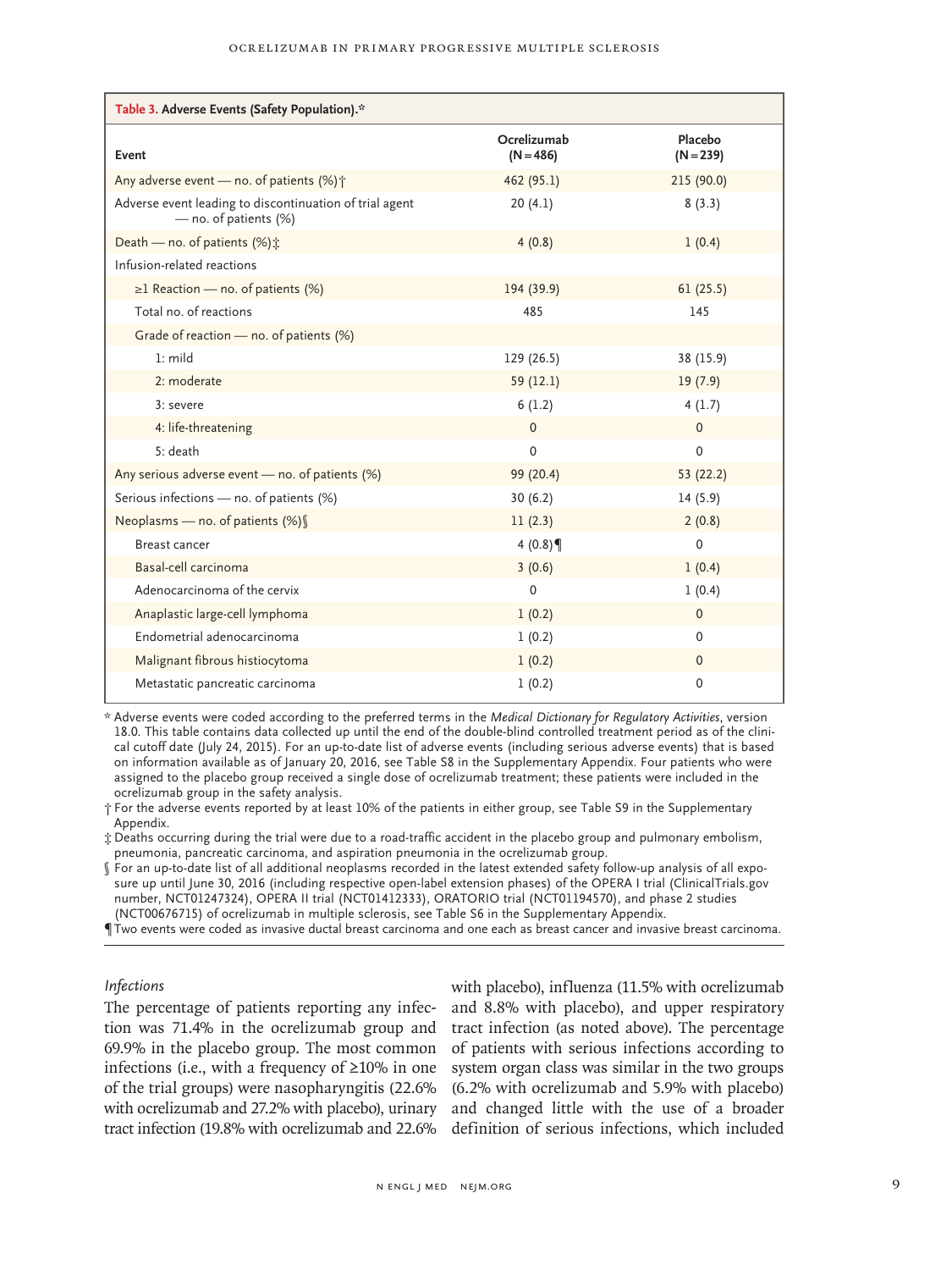nonserious infections that were treated with an intravenous antiinfective agent (7.6% with ocrelizumab and 8.8% with placebo). Among all herpesvirus-related infections (4.7% with ocrelizumab and 3.3% with placebo), oral herpes was more common among patients who received ocrelizumab than among those who received placebo (2.3% vs. 0.4%); all cases were mild to moderate — that is, corresponding to grade 1 or 2 according to the Common Terminology Criteria for Adverse Events. (Additional details are provided in the Safety section in the Supplementary Appendix.)

# *Laboratory Assessments*

After the first infusion of ocrelizumab, levels of CD4-expressing T cells remained stable throughout the treatment period, whereas there was an initial mean decrease of 2 to 6% from baseline in peripheral-blood counts of CD3+ or CD8+ cells, apparent at week 2. An additional 6% decrease was observed from week 2 to week 120 for CD8 expressing cells. This finding differed from a stable course of CD8-expressing cells in the placebo group, in which an initial 4 to 5% mean increase in CD3+ or CD4+ cells was observed at week 2 and was maintained thereafter. There was no effect of ocrelizumab treatment on natural killer (CD16+ or CD56+) cells, with a mean increase of approximately 3% in each group from baseline to week 120. (Additional details on immunoglobulin levels and antidrug antibodies are provided in the Safety section in the Supplementary Appendix.)

# *Neoplasms*

Over the controlled treatment period, neoplasms were reported in 11 of 486 patients (2.3%) in the ocrelizumab group (breast cancer in 4 patients, basal-cell carcinoma in 3, and endometrial adenocarcinoma, anaplastic large-cell lymphoma [mainly T cells], malignant fibrous histiocytoma, and pancreatic carcinoma in 1 each) and in 2 of 239 patients (0.8%) in the placebo group (cervical adenocarcinoma in situ and basal-cell carcinoma in 1 each). Between the clinical cutoff date (July 24, 2015) and June 30, 2016, two additional cases of neoplasm (one case each of basal-cell skin carcinoma and squamous-cell carcinoma) were detected during the open-label extension phase in which all patients received ocrelizumab. As of June 30, 2016, the overall incidence of a first neoplasm among patients with multiple sclerosis who were

treated with ocrelizumab across all studies (ClinicalTrials.gov numbers, NCT01247324, NCT01412333, NCT00676715, and NCT01194570) was 0.40 per 100 patient-years of exposure (6467 patient-years of exposure) as compared with 0.20 per 100 patient-years for pooled comparator groups (interferon beta-1a or placebo, 2053 patient-years of exposure) (Table S6 in the Supplementary Appendix).

# Discussion

In this trial, the results favored ocrelizumab over placebo with respect to the risk of confirmed disability progression at 12 weeks, the primary end point, and the first four of five secondary end points: 24-week confirmed disability progression, ambulation speed as assessed by the timed 25-foot walk, change in the total volume of brain lesions on T<sub>2</sub>-weighted images, and change in brain volume. However, there was no significant betweengroup difference in the physical component of the SF-36. The magnitude of the effect of ocrelizumab on clinical end points was similar when we compared the results for 12-week and 24-week confirmed disability progression.

Infusion-related reactions were more frequent among patients who received ocrelizumab than those who received placebo. Such reactions were most commonly observed with the first infusion, decreased with subsequent doses, and were treated with premedication and infusion adjustments.<sup>23</sup>

The imbalance in observed neoplasms in the ocrelizumab group as compared with the placebo group warrants ongoing evaluation in the context of the epidemiology of neoplasms in the population with multiple sclerosis and long-term experience with ocrelizumab and other anti-CD20 treatments.24-26 No cases of progressive multifocal leukoencephalopathy (PML) have been reported so far with ocrelizumab across all clinical studies of the drug, but further assessment is required to characterize the risk of uncommon adverse events, including PML.

Safety will continue to be assessed throughout the open-label extension phase. These data, along with those from other studies involving patients with relapsing and primary progressive multiple sclerosis, may help to determine the long-term benefit–risk profile of ocrelizumab. As in all clinical trials, caution should prevail in the expansion of the interpretation of trial results beyond the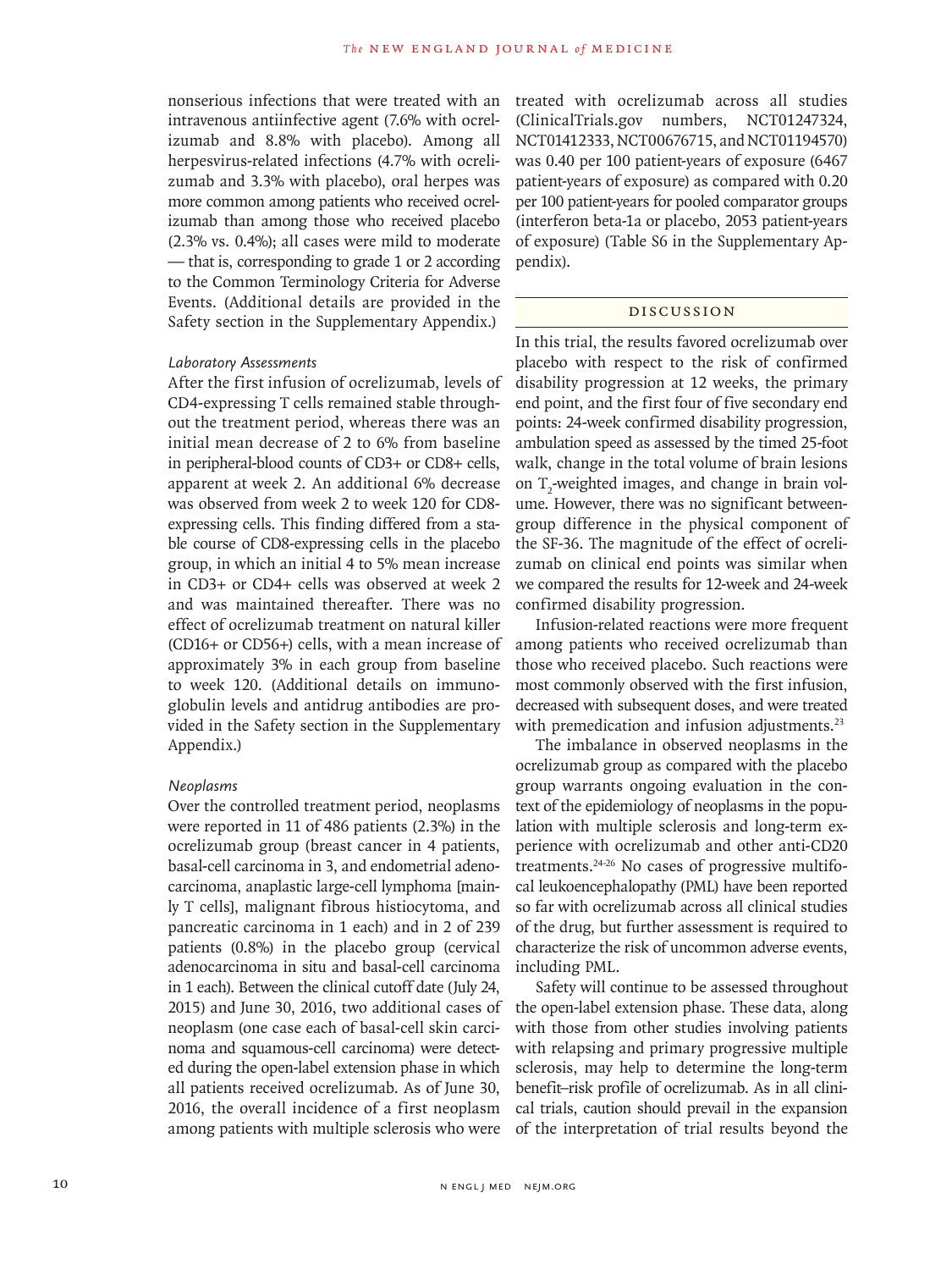limits of the studied population and duration of the trial.

Pathological studies suggest that progressiveonset multiple sclerosis is part of a spectrum of overlapping phenotypes.<sup>27</sup> The efficacy of ocrelizumab in our trial indicates that B cells contribute to the pathogenesis of primary progressive multiple sclerosis and that B-cell–mediated inflammation has a direct or indirect role in neurodegeneration.28,29

Supported by F. Hoffmann–La Roche.

Disclosure forms provided by the authors are available with the full text of this article at NEJM.org.

We thank the patients for making this trial possible; the members of the independent data and safety monitoring committee: Stephen C. Reingold, Magnhild Sandberg-Wollheim, Scott Evans, Henry F. McFarland, Israel Steiner, Thomas Dörner, and Frederik Barkhof; Natalie Nkwor of Articulate Science for writing assistance and editorial assistance with earlier versions of the manuscript; Gurpreet Deol-Bhullar for scientific contribution to the trial; and Alexander Kulla, Michele Libonati, and Mercedes McClean for critical review and technical advice during the preparation of this manuscript.

#### **Appendix**

The authors' full names and academic degrees are as follows: Xavier Montalban, M.D., Stephen L. Hauser, M.D., Ludwig Kappos, M.D., Douglas L. Arnold, M.D., Amit Bar-Or, M.D., Giancarlo Comi, M.D., Jérôme de Seze, M.D., Gavin Giovannoni, M.D., Hans-Peter Hartung, M.D., Bernhard Hemmer, M.D., Fred Lublin, M.D., Kottil W. Rammohan, M.D., Krzysztof Selmaj, M.D., Anthony Traboulsee, M.D., Annette Sauter, Ph.D., Donna Masterman, M.D., Paulo Fontoura, M.D., Ph.D., Shibeshih Belachew, M.D., Ph.D., Hideki Garren, M.D., Ph.D., Nicole Mairon, M.D., Peter Chin, M.D., and Jerry S. Wolinsky, M.D.

The authors' affiliations are as follows: Hospital Vall d'Hebron University, Barcelona (X.M.); University of California, San Francisco, San Francisco (S.L.H.), and Genentech, South San Francisco (D.M., H.G., P.C.) — both in California; University Hospital Basel, University of Basel (L.K.), and F. Hoffmann–La Roche (A.S., P.F., S.B., N.M.), Basel, Switzerland; McGill University (D.L.A., A.B.-O.) and NeuroRx Research (D.L.A.), Montreal, and University of British Columbia, Vancouver (A.T.) — both in Canada; University Vita-Salute San Raffaele, Milan (G.C.); University Hospital of Strasbourg, Clinical Investigation Center (INSERM Unité 1434), Fédération de Médecine Translationnelle de Strasbourg, Strasbourg, France (J.S.); Barts and the London School of Medicine and Dentistry, London (G.G.); Medical Faculty, Heinrich Heine University Düsseldorf, Düsseldorf (H.-P.H.), and Technical University of Munich and Munich Cluster for Systems Neurology, Munich (B.H.) — both in Germany; Icahn School of Medicine at Mount Sinai, New York (F.L.); University of Miami, Miami (K.W.R.); Medical University of Łódź, Łódź, Poland (K.S.); and McGovern Medical School, University of Texas Health Science Center at Houston, Houston (J.S.W.).

#### **References**

**1.** Miller DH, Leary SM. Primary-progressive multiple sclerosis. Lancet Neurol 2007;6:903-12.

**2.** Wolinsky JS, Narayana PA, O'Connor P, et al. Glatiramer acetate in primary progressive multiple sclerosis: results of a multinational, multicenter, double-blind, placebo-controlled trial. Ann Neurol 2007;61:14-24.

**3.** Hawker K, O'Connor P, Freedman MS, et al. Rituximab in patients with primary progressive multiple sclerosis: results of a randomized double-blind placebo-controlled multicenter trial. Ann Neurol 2009; 66:460-71.

**4.** Lublin F, Miller DH, Freedman MS, et al. Oral fingolimod in primary progressive multiple sclerosis (INFORMS): a phase 3, randomised, double-blind, placebo-controlled trial. Lancet 2016;387:1075-84.

**5.** Palanichamy A, Apeltsin L, Kuo TC, et al. Immunoglobulin class-switched B cells form an active immune axis between CNS and periphery in multiple sclerosis. Sci Transl Med 2014;6:248ra106.

**6.** Li R, Rezk A, Miyazaki Y, et al. Proinflammatory GM-CSF-producing B cells in multiple sclerosis and B cell depletion therapy. Sci Transl Med 2015;7:310ra166. **7.** Genain CP, Cannella B, Hauser SL, Raine CS. Identification of autoantibodies associated with myelin damage in multiple sclerosis. Nat Med 1999;5:170-5.

**8.** Storch MK, Piddlesden S, Haltia M,

Iivanainen M, Morgan P, Lassmann H. Multiple sclerosis: in situ evidence for antibody- and complement-mediated demyelination. Ann Neurol 1998;43:465-71.

**9.** Serafini B, Rosicarelli B, Magliozzi R, Stigliano E, Aloisi F. Detection of ectopic B-cell follicles with germinal centers in the meninges of patients with secondary progressive multiple sclerosis. Brain Pathol 2004;14:164-74.

**10.** Howell OW, Reeves CA, Nicholas R, et al. Meningeal inflammation is widespread and linked to cortical pathology in multiple sclerosis. Brain 2011;134:2755-71.

**11.** Stashenko P, Nadler LM, Hardy R, Schlossman SF. Characterization of a human B lymphocyte-specific antigen. J Immunol 1980;125:1678-85.

**12.** Loken MR, Shah VO, Dattilio KL, Civin CI. Flow cytometric analysis of human bone marrow. II. Normal B lymphocyte development. Blood 1987;70:1316-  $24.$ 

**13.** Tedder TF, Engel P. CD20: a regulator of cell-cycle progression of B lymphocytes. Immunol Today 1994;15:450-4.

**14.** Genovese MC, Kaine JL, Lowenstein MB, et al. Ocrelizumab, a humanized anti-CD20 monoclonal antibody, in the treatment of patients with rheumatoid arthritis: a phase I/II randomized, blinded, placebo-controlled, dose-ranging study. Arthritis Rheum 2008;58:2652-61. **15.** Klein C, Lammens A, Schäfer W, et al. Epitope interactions of monoclonal antibodies targeting CD20 and their relationship to functional properties. MAbs 2013; 5:22-33.

**16.** Martin F, Chan AC. B cell immunobiology in disease: evolving concepts from the clinic. Annu Rev Immunol 2006;24: 467-96.

**17.** DiLillo DJ, Hamaguchi Y, Ueda Y, et al. Maintenance of long-lived plasma cells and serological memory despite mature and memory B cell depletion during CD20 immunotherapy in mice. J Immunol 2008; 180:361-71.

**18.** International Conference on Harmonisation. ICH harmonised tripartite guideline — guideline for good clinical practice: E6(R1). June 10, 1996 (http:// www.ich.org/fileadmin/Public\_Web\_Site/ ICH\_Products/Guidelines/Efficacy/E6/ E6\_R1\_Guideline.pdf).

**19.** World Medical Association. WMA Declaration of Helsinki – ethical principles for medical research involving human subjects. Ferney-Voltaire, France: World Medical Association, October 2013 (http://www.wma.net/en/30publications/ 10policies/b3/).

**20.** Polman CH, Reingold SC, Edan G, et al. Diagnostic criteria for multiple sclerosis: 2005 revisions to the "McDonald Criteria." Ann Neurol 2005;58:840-6.

**21.** Kurtzke JF. Rating neurologic impairment in multiple sclerosis: an expanded